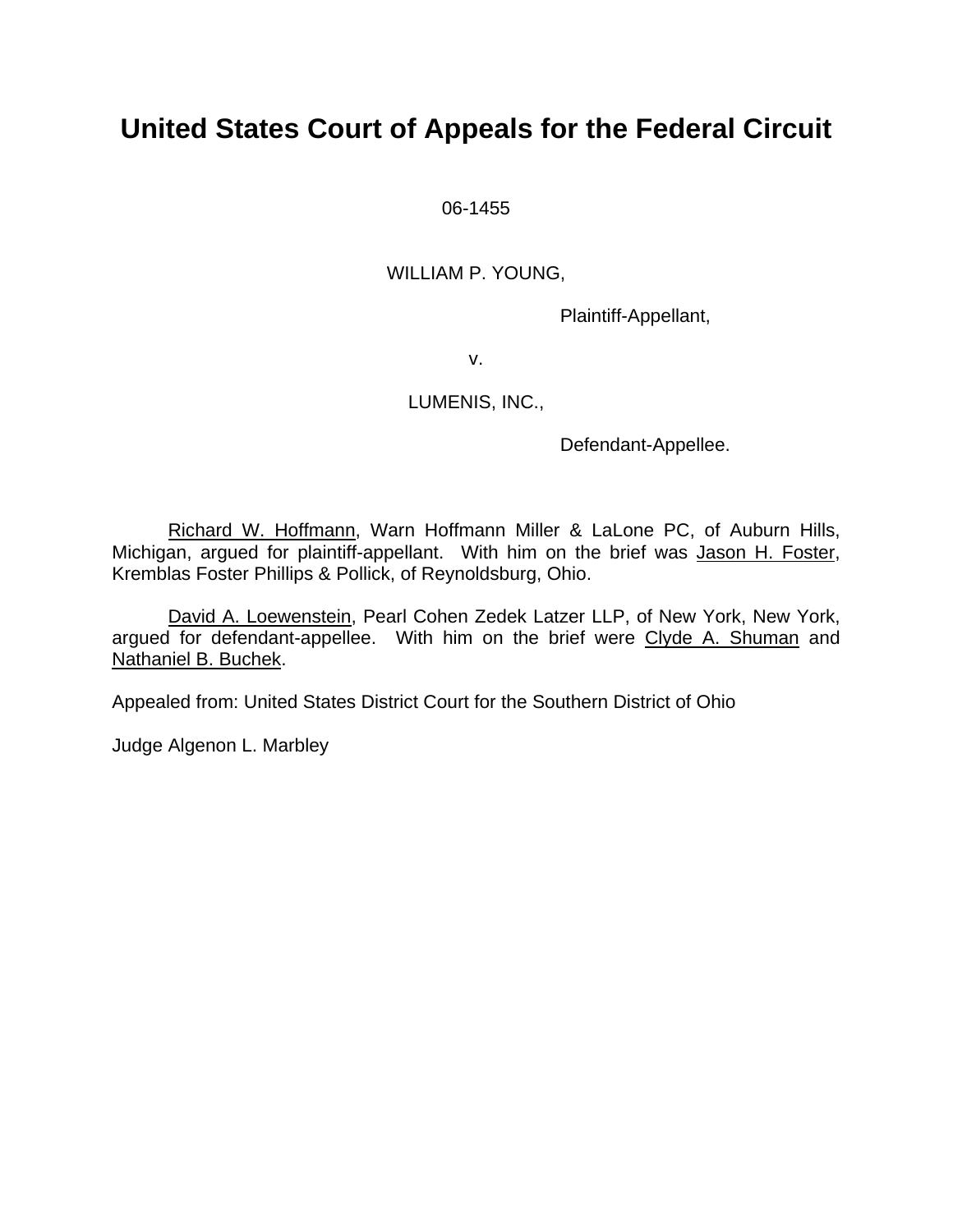# **United States Court of Appeals for the Federal Circuit**

06-1455

WILLIAM P. YOUNG,

Plaintiff-Appellant,

v.

LUMENIS, INC.,

Defendant-Appellee.

DECIDED: June 27, 2007 \_\_\_\_\_\_\_\_\_\_\_\_\_\_\_\_\_\_\_\_

\_\_\_\_\_\_\_\_\_\_\_\_\_\_\_\_\_\_\_\_

Before LOURIE, PROST, and MOORE, Circuit Judges.

LOURIE, Circuit Judge.

William P. Young appeals from the judgment of the United States District Court for the Southern District of Ohio holding that claims 1-5 of U.S. Patent 6,502,579 (the "579 patent") are invalid as indefinite under 35 U.S.C. § 112,  $\P$  2 and the summary judgment that the '579 patent is unenforceable by reason of inequitable conduct. Young v. Lumenis, Inc., No. 2:03-CV-655 (S.D. Ohio Nov. 1, 2005) (Indefiniteness Order); Young v. Lumenis, Inc., No. 2:03-CV-655 (S.D. Ohio Mar. 28, 2006) (Inequitable Conduct Order). Because we conclude that the term "near" is not indefinite, we reverse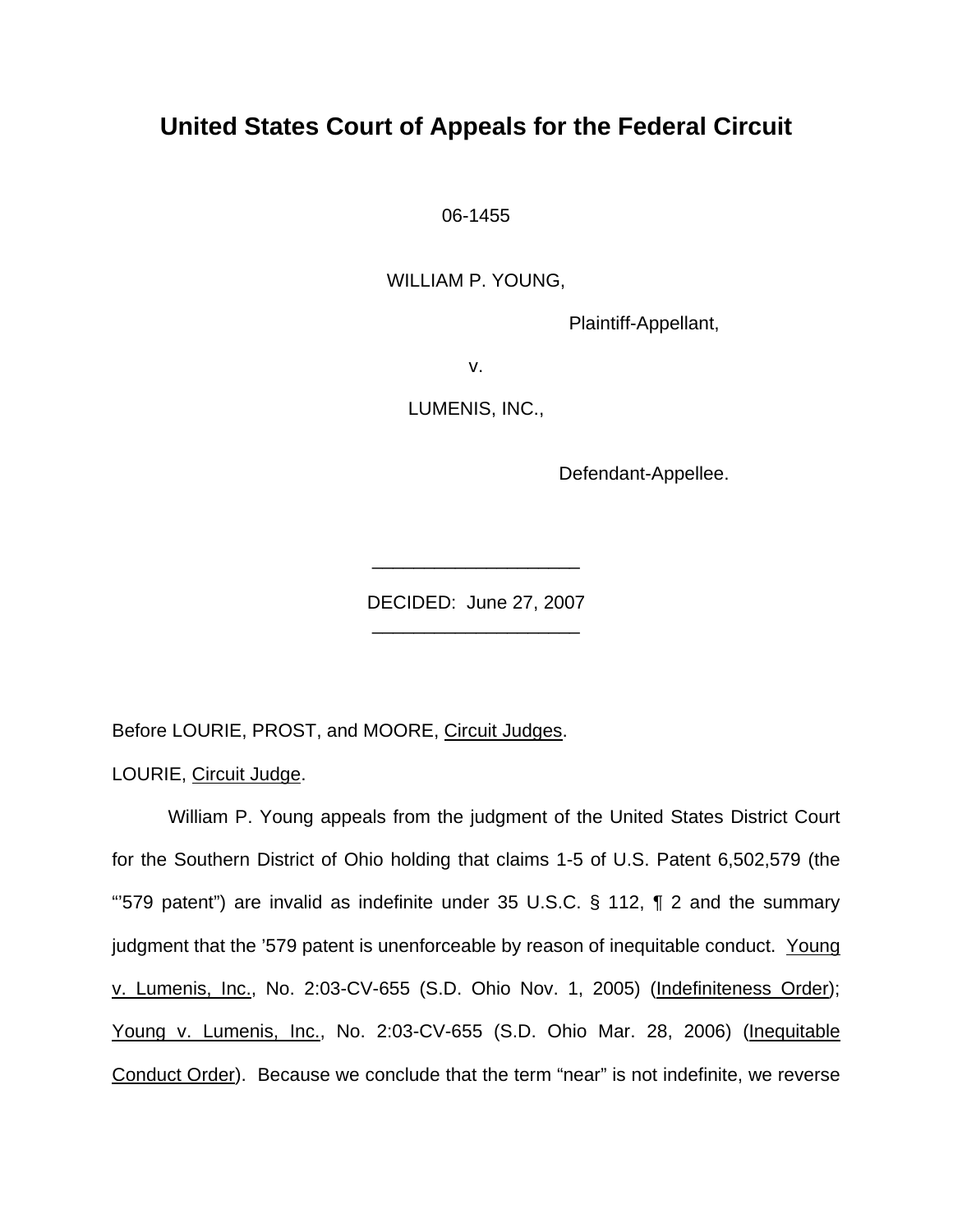the judgment of invalidity. Because we conclude that no inequitable conduct occurred during the reexamination of the '579 patent, we reverse the court's grant of summary judgment of patent unenforceability.

#### BACKGROUND

 Young is the inventor of the '579 patent, directed to a surgical method for removing a claw from a domesticated cat. A declaw procedure is known as an onychectomy, and the '579 patent is entitled "Laser Onychectomy by Resection of the Redundant Epithelium of the Ungual Crest." Figure 1 of the '579 patent, as represented below, illustrates the feline appendage:



 The feline appendage 10 includes a second phalanx 12 and a third phalanx 14 (also called the claw) connected by the extensor tendon 16, the flexor tendon 18, the collateral ligaments 20 and 22, the epithelium 24, and the pad 26. '579 patent col.4 ll.1- 6. The synovium 28 is positioned in the joint between the second and third phalanges ("PII-PIII") and also connects the phalanges together. Id. at col.4 ll.6-7. The ungual crest 15 is the tissue that creates the hard claw.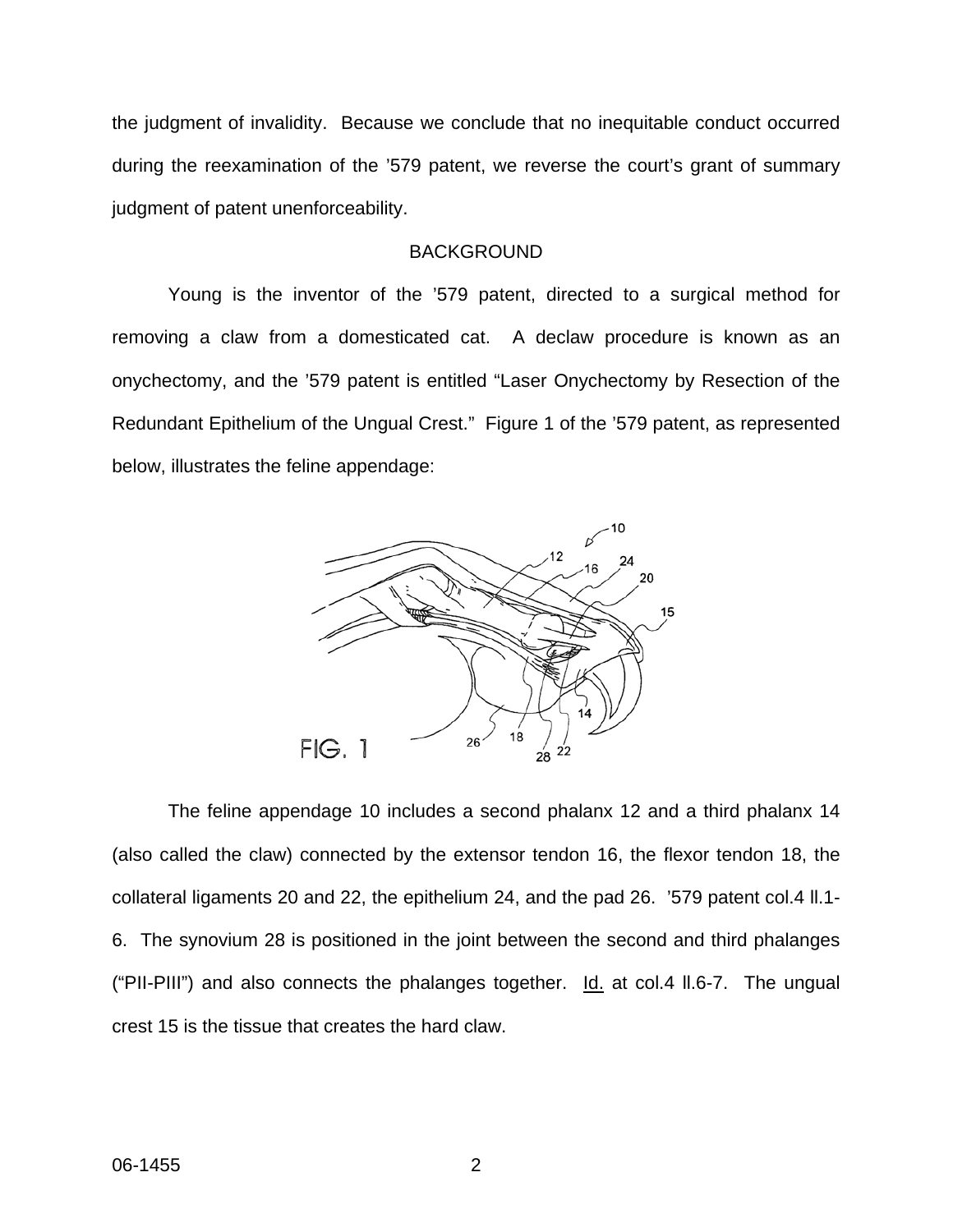The claimed procedure begins by making a circumferential incision in the epidermis of the ungual crest and applying traction to the epidermis in a cranial direction so that the epidermis is pushed back and exposes the extensor tendon and synovium. A laser then incises the extensor tendon and synovium, followed by ablation of the collateral ligaments, thereby permitting further disarticulation of the PII-PIII joint. Finally, the flexor tendon and tissue of the pad are incised by the laser, permitting removal of the third phalanx. The declaw site is then covered with the preserved redundant epithelium. According to the '579 patent, by preserving the redundant epithelium and using it to cover the declaw site, the need for surgical closure is eliminated and thus the incidence of infection is reduced.

Figure 2 of the '579 shows in more detail the incisions made in the redundant epidermis of the ungual crest during the first step of the claimed procedure:



According to the '579 patent, the surgeon makes a first circumferential incision in the redundant epidermis of the ungual crest along line A-A. '579 patent col.4 ll.37-39. That incision "is made near the most distal edge of the epidermis and extends circumferentially around the claw to sever the epidermis from the ungual crest 15." Id.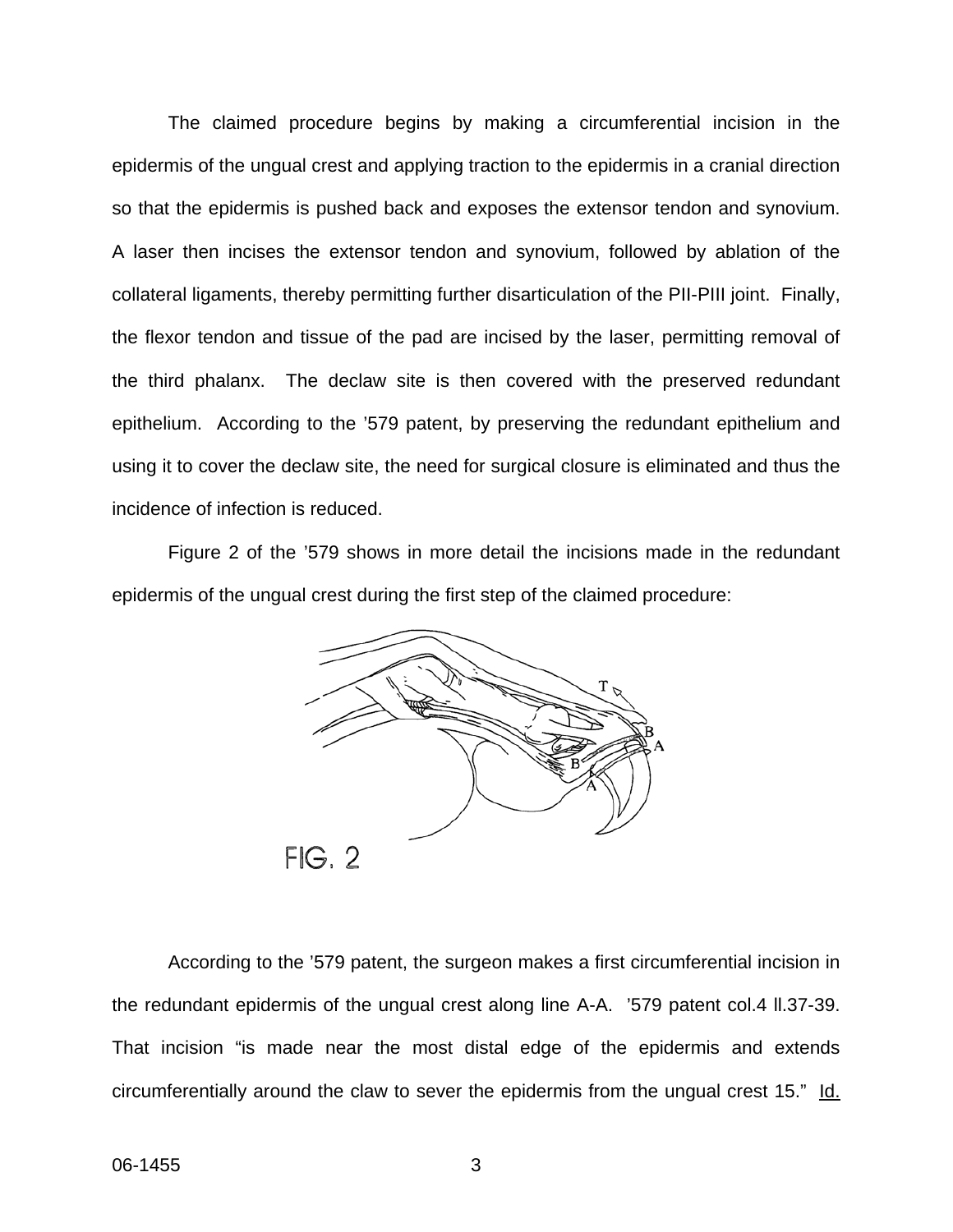at 40-42. After the redundant epidermis is severed from the ungual crest, that tissue is still attached to the cat's claw, and the surgeon applies traction and pushes it back cranially in the direction of T. The traction in the direction of T causes the epidermis to "release from its distal attachment and permits a second circumferential incision of the redundant epidermis approximately 3 millimeters from the first incision along line B-B." Id. at 46-49. The second incision permits deeper subcutaneous tissue to be moved cranially from the ungual crest. After the redundant epidermis is separated from the ungual crest and is pushed back, the onychectomy proceeds with a laser severing the synovium between the second and third phalanges. Once the onychectomy procedure is complete and the claw is removed, the preserved redundant epidermis is pushed over the declaw site to cover and protect the opening formed by the removal of the claw.

Young filed the application for the '579 patent on January 17, 2001. The patent issued on January 7, 2003 without any amendments to the claims. Representative claim 1 reads as follows:

- A feline onychectomy surgical method using a laser cutting instrument, the method comprising:
- (a) forming a first circumferential incision in the epidermis near the edge of the ungual crest of the claw, thereby severing at least some of the epidermis from the ungual crest;
- (b) applying cranial traction to the epidermis severed from the ungual crest to displace the distal edge of the epithelium cranially;
- (c) incising the extensor tendon near its insertion on the ungual crest;
- (d) incising the synovium of the PII-PIII joint;
- (e) applying traction to the claw in the palmar direction for disarticulating the PII-PIII joint;
- (f) ablating the medial and lateral collateral ligaments;
- (g) incising the digital flexor tendon; and
- (h) incising the subcutaneous tissues of the pad of the second phalanx.

'579 patent col.5 ll.51-62–col.6 ll.1-7 (emphasis added).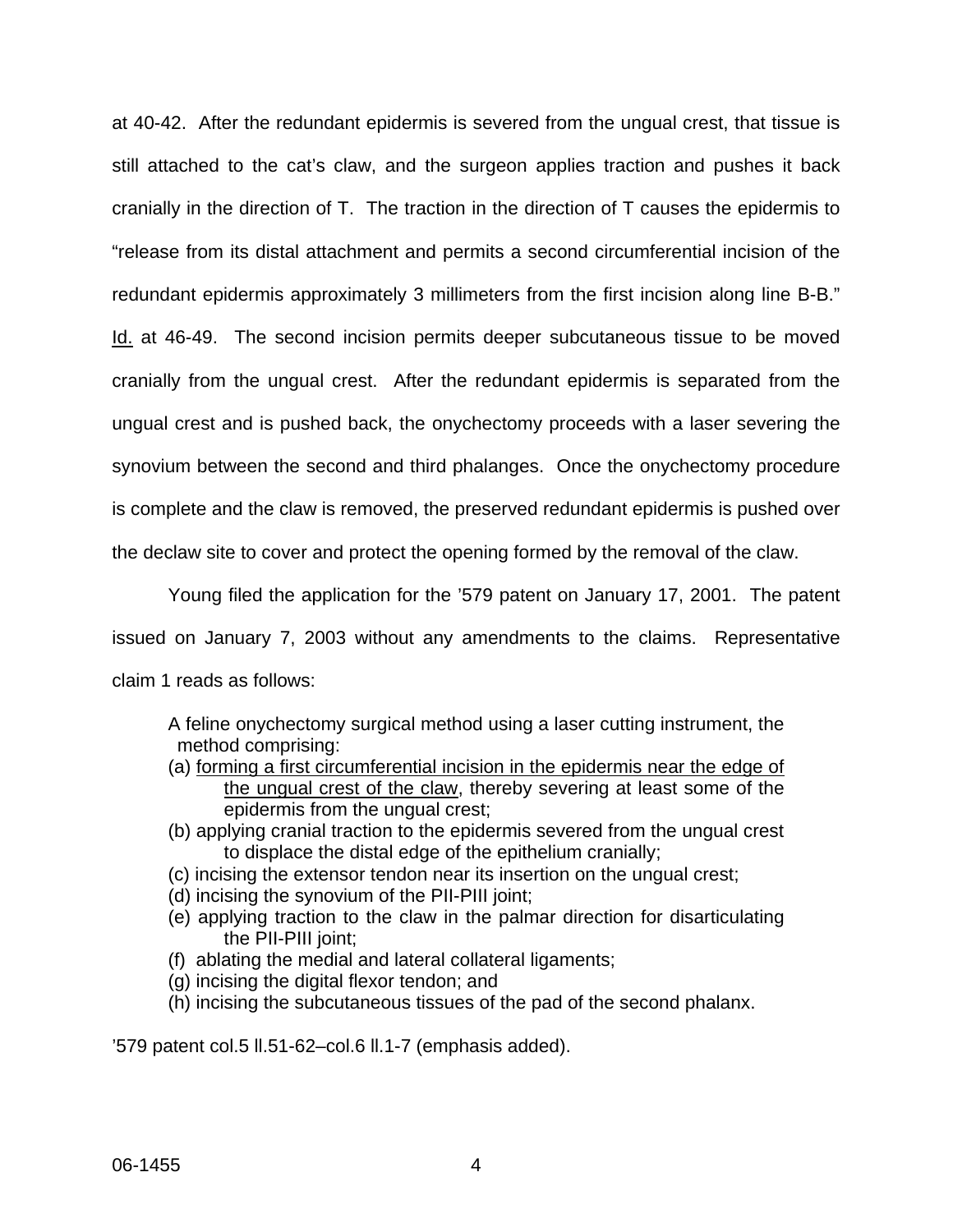On July 23, 2003, Young filed suit in the district court against Lumenis, Inc. alleging infringement of the '579 patent and seeking preliminary and permanent injunctions, damages, and attorney fees. Lumenis is a manufacturer, seller, and distributor of surgical laser instruments that were alleged to have been used to perform Young's patented surgical procedure. Young asserted that Lumenis had been teaching veterinarians to perform the patented procedure in connection with its sales efforts. Lumenis responded by denying infringement and asserting a counterclaim of patent invalidity.

In June 2004, Lumenis requested reexamination of the '579 patent by the United States Patent & Trademark Office ("PTO"). On September 16, 2005, the PTO issued a first Office Action on the reexamination, rejecting independent claim 1 and dependent claim 2 under 35 U.S.C. § 103(a) as being unpatentable over two references submitted by Lumenis: Luxar Accuvet, "Clinical Atlas, 1998" in view of Fossum, "Small Animal Surgery, 1997" (the "Fossum Reference"). The examiner determined that the Fossum Reference disclosed steps (a) and (b) in claim 1, viz., the circumferential incision in the redundant epidermis and the retraction of the epidermis from the ungual crest.

The Fossum Reference is a chapter in a veterinary textbook, edited by Professor Theresa Fossum, and it teaches an onychectomy procedure. Fossum teaches one to: "Circumferentially incise the hairless, cuticle-like skin away from the claw near the articulation between the second and third phalanx (Fig. 13-37B)." Figure 13-37B is reproduced below: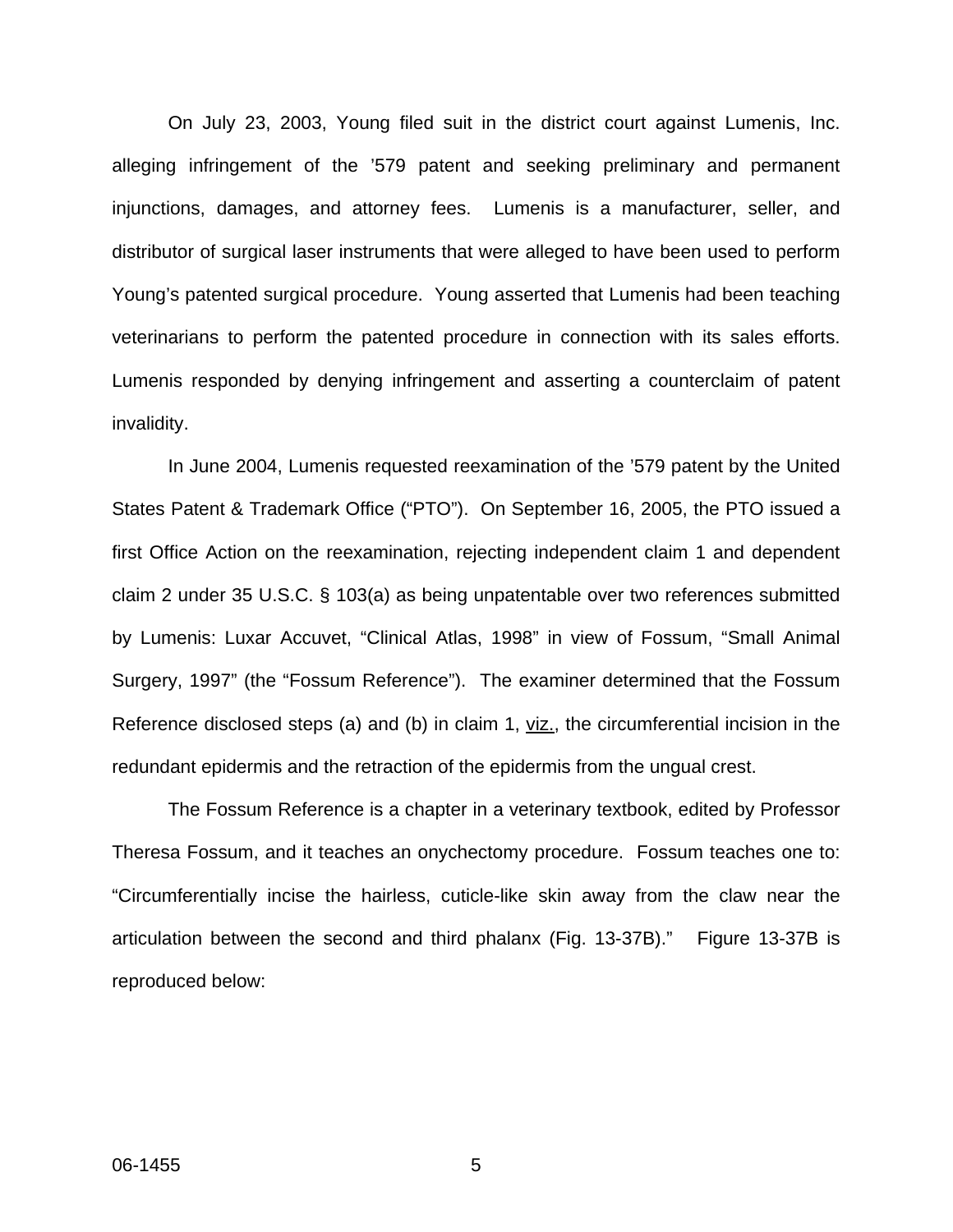

The description accompanying Figure 13-37B states that "Dissection onychetomy disarticulates the third phalanx by transecting the tendons, ligaments, and other soft tissue attachments." The examiner stated that "figure 13-37B of Fossum illustrates circumferential incision in the epidermis near the edge of the ungual crest (see dotted line). . . . While Fossum does not specifically state that cranial traction is applied to the epidermis or that the tissue is retracted from the ungual crest between the second and third phalanges, the figure appears to illustrate such displacement of the epidermis away from the joint between the second and third phalanges."

On October 26, 2005, Young submitted a response to the first Office Action ("October 2005 Response"). That response argued that the prior art references do not teach a first circumferential incision near the edge of the ungual crest. With regard to the Fossum Reference, the October 2005 Response argues:

The articulation between the second and third phalanx is the PII-PIII joint through which conventional declaw incisions proceed in a single cutting path. This is supported by the illustration referenced (Fig. 13-37,B), which is shown on page 147 of the Fossum reference. This illustration has a broken line labeled "incision" that extends between the PII and PIII phalanges. The line is not near the edge of the ungual crest, but goes through the articulation between the PII and PIII phalanges" (emphasis in original).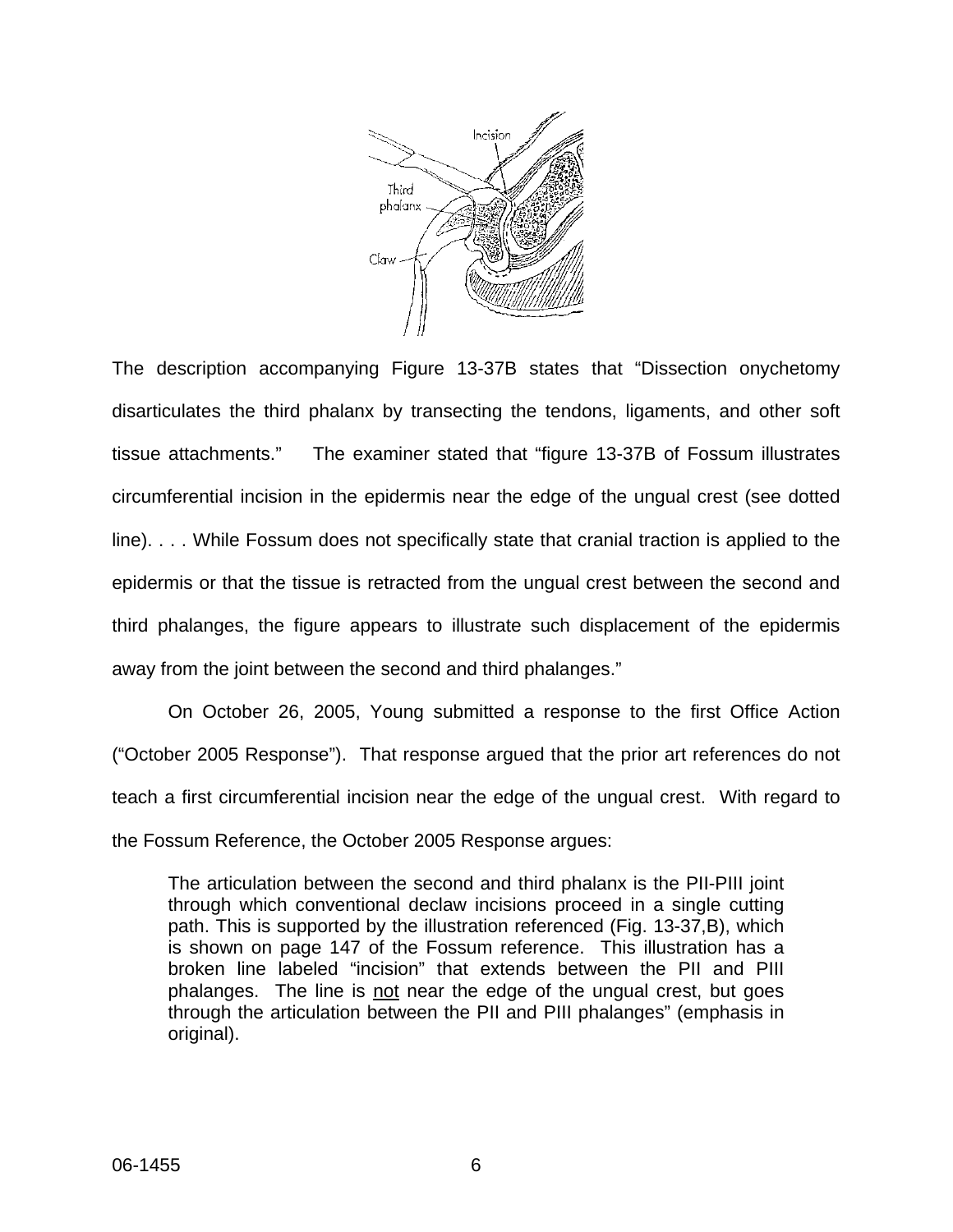After some further prosecution, the PTO issued a Reexamination Certificate, confirming the patentability of all claims.

While the reexamination of the '579 patent was proceeding at the PTO, the district court continued to adjudicate the suit between Young and Lumenis. On March 1, 2005, the district court conducted a Markman hearing. Professor Hedlund, author of the textbook that includes the Fossum Reference, testified as to onychectomy taught in that reference. Hedlund was specifically asked about Figure 13-37B. In her direct examination, she testified:

Q: Okay. Could you turn to figure on page 147, 13-37, looks like B? Do you have that in front of you?

A: Yes.

Q: Can you explain why the scalpel is shown at the joint in that figure?

A: Because this is demonstrating as you begin to cut though the tendons that attach to P3.

Q: So is this figure after the first circumferential incision has already been made?

A: Yes, it is.

Q: And has the skin already been pulled back at that point?

A: Correct.

On cross-examination, Hedlund was asked to clarify her explanation of Figure 13-37B

and she testified:

 Q: Then if we look at figure 13-37B that's referred to in that sentence that I directed you to a moment ago, that's of Hedlund Exhibit #2, does that illustration show that incision you just described?

 A: No. It's not really showing the cuticle incision, it's showing – it's referring to the anatomy there and the dotted line is showing where you go through the joint space after you've made your cuticle-like incision.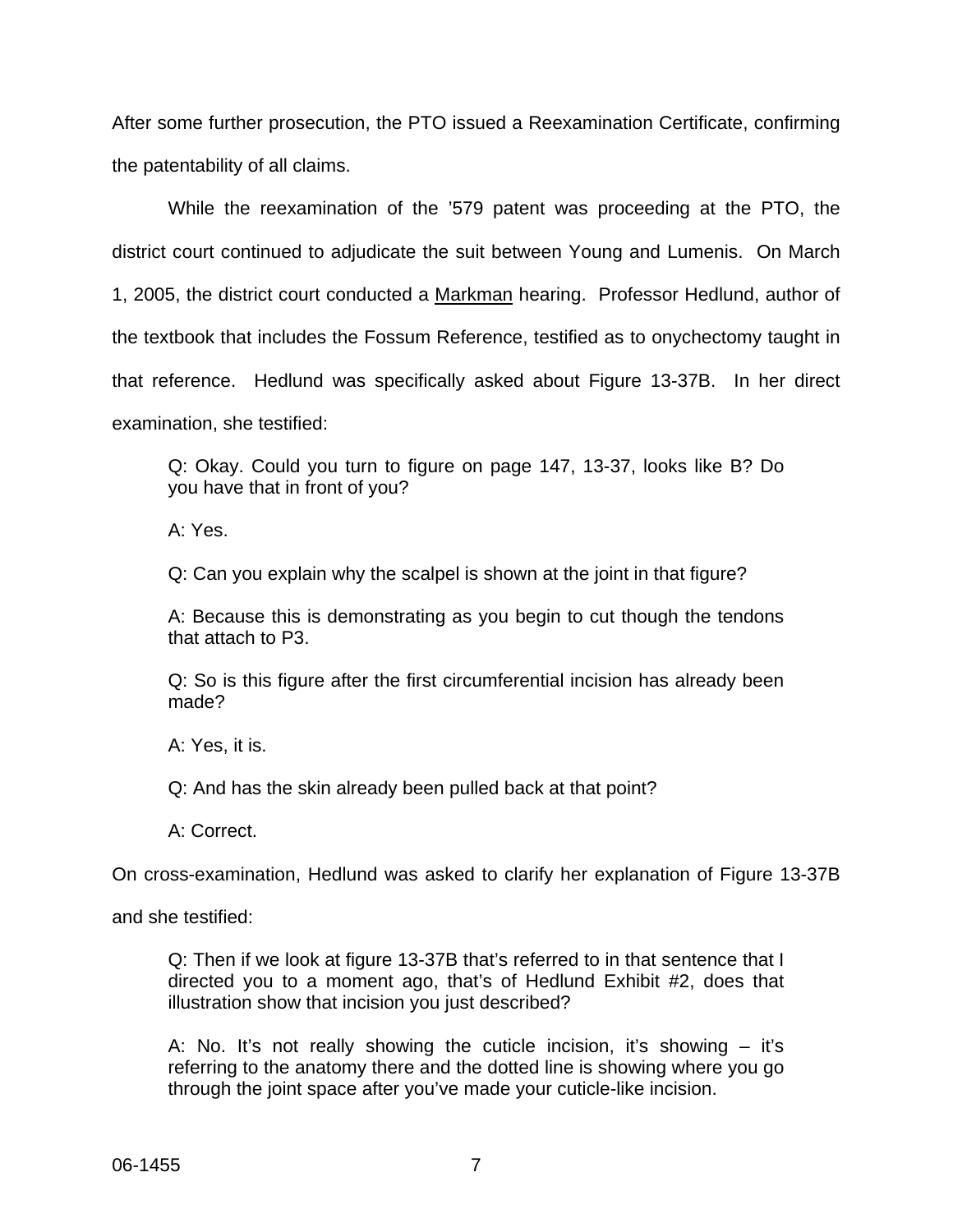It is whether this testimony was timely submitted to the PTO that is at issue concerning the inequitable conduct claim, see infra.

On November 1, 2005, the court issued an order holding, inter alia, claims 1 through 5 to be invalid under  $\S 112$ ,  $\P 2$  because the claim term "near" was indefinite. The court relied on Amgen, Inc. v. Chugai Pharm. Co., Ltd., 927 F.2d 1200, 1218 (Fed. Cir. 1991), for the principle that a word of degree can be indefinite when it fails to distinguish the invention over the prior art and does not permit one of ordinary skill to know what activity constitutes infringement. Indefiniteness Order, slip op. at 6-7. The district court stated:

Applying Amgen to Claim 1, Step (a), the Court finds the word "near" indefinite pursuant to 35 U.S.C.  $\frac{6}{5}$  112  $\frac{6}{5}$  2, for failing to distinguish the claimed subject matter from the prior art. Defendant has convinced this Court, by clear and convincing evidence, that a veterinary surgeon attempting to avoid infringement would be unable to do so because "near" fails to distinguish Plaintiff's patent from prior art.

Id. at 7. After rejecting Young's argument that the Fossum Reference teaches an incision between the PII-PIII joint, not near the edge of the ungual crest, the court then determined that Lumenis had proved by clear and convincing evidence that the "Fossum Reference instructs a surgeon to make the incision at essentially the same point described in the '579 patent." The court reasoned that Fossum directs a surgeon to "circumferentially incise the hairless, cuticle-like skin away from the claw near the articulation between the second and third phalanx." Id. at 9. The court determined that "[i]n light of this strikingly similar prior art, the Court does not see how the first step in Claim 1 of the '579 patent adequately delineates the scope of the invention." Id.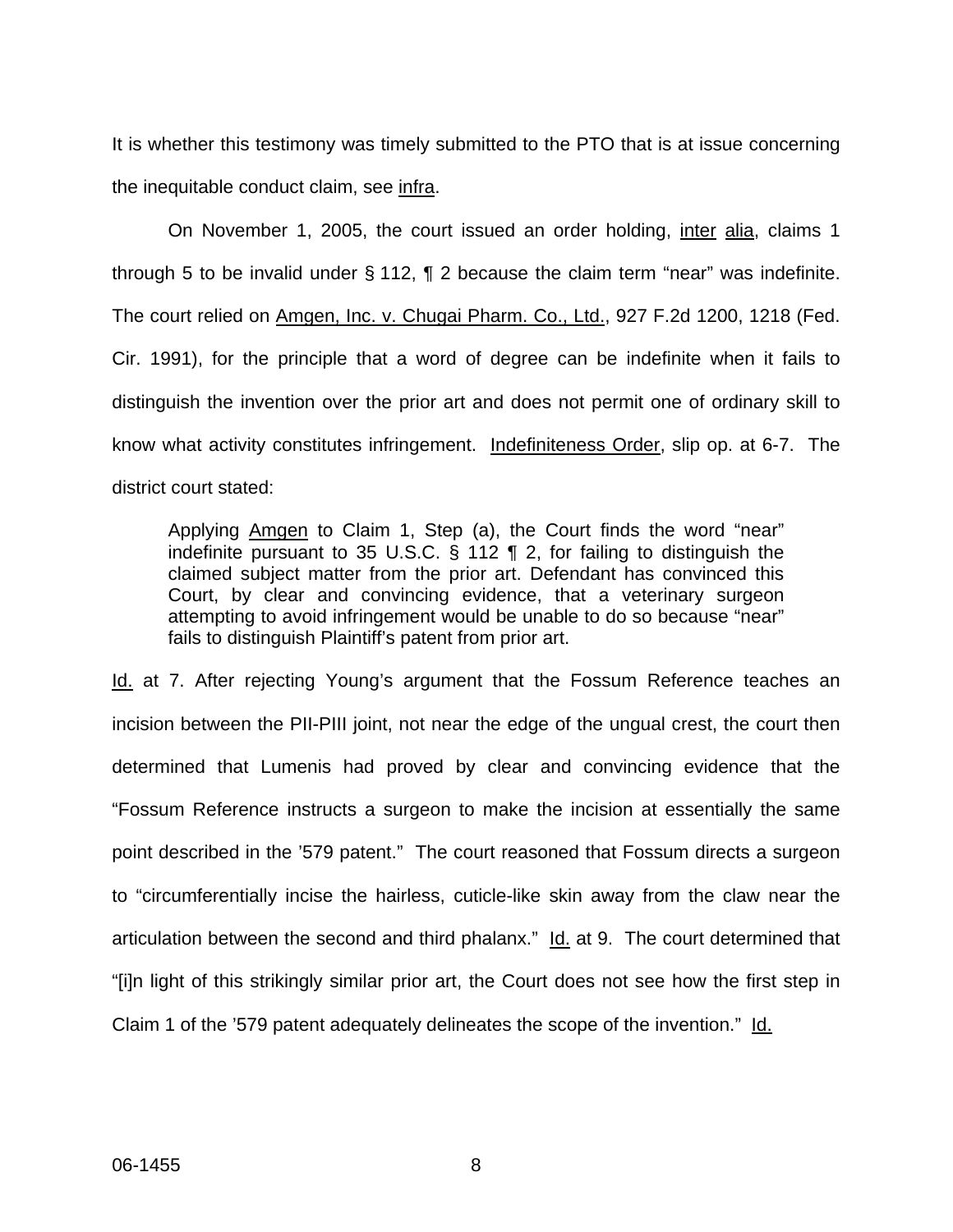The district court rejected Young's argument that the claims are clearly distinguishable from the prior art because the surgeon intends to and does save enough epidermis to cover the wound, unlike in the prior art. The court stated that "Claim 1, Step (a) is invalid for indefiniteness because Defendant has proved by clear and convincing evidence that it would be impossible for someone skilled in the art to determine the meaning of 'near' so as to avoid infringement." Id. at 10. A footnote included at the end of that statement notes that although Lumenis had extensively argued that the claims were invalid for obviousness, the court would not resolve that issue because it was not fully briefed or argued before the court. Indefiniteness Order, slip op. at 10 n.5. Hence, the district court held claims 1-5 to be invalid only for indefiniteness.

 On January 9, 2006, after Young had filed his October 2005 Response at the PTO, Lumenis filed a motion in the district court for summary judgment of unenforceability due to inequitable conduct during the reexamination. Lumenis asserted that Young engaged in inequitable conduct during the reexamination because: (1) he failed to disclose the Hedlund deposition testimony to the PTO, which was material, and (2) his attorney made false statements to the PTO in his October 2005 Response to the first Office Action. Subsequently, on January 30, 2006, Young did submit Hedlund's deposition testimony to the PTO, which was thus before the examiner issued a second Office Action.

On March 28, 2006, the district court granted Lumenis's motion for summary judgment of unenforceability due to inequitable conduct. The court first considered the failure to submit the Hedlund deposition testimony to the PTO. The court held that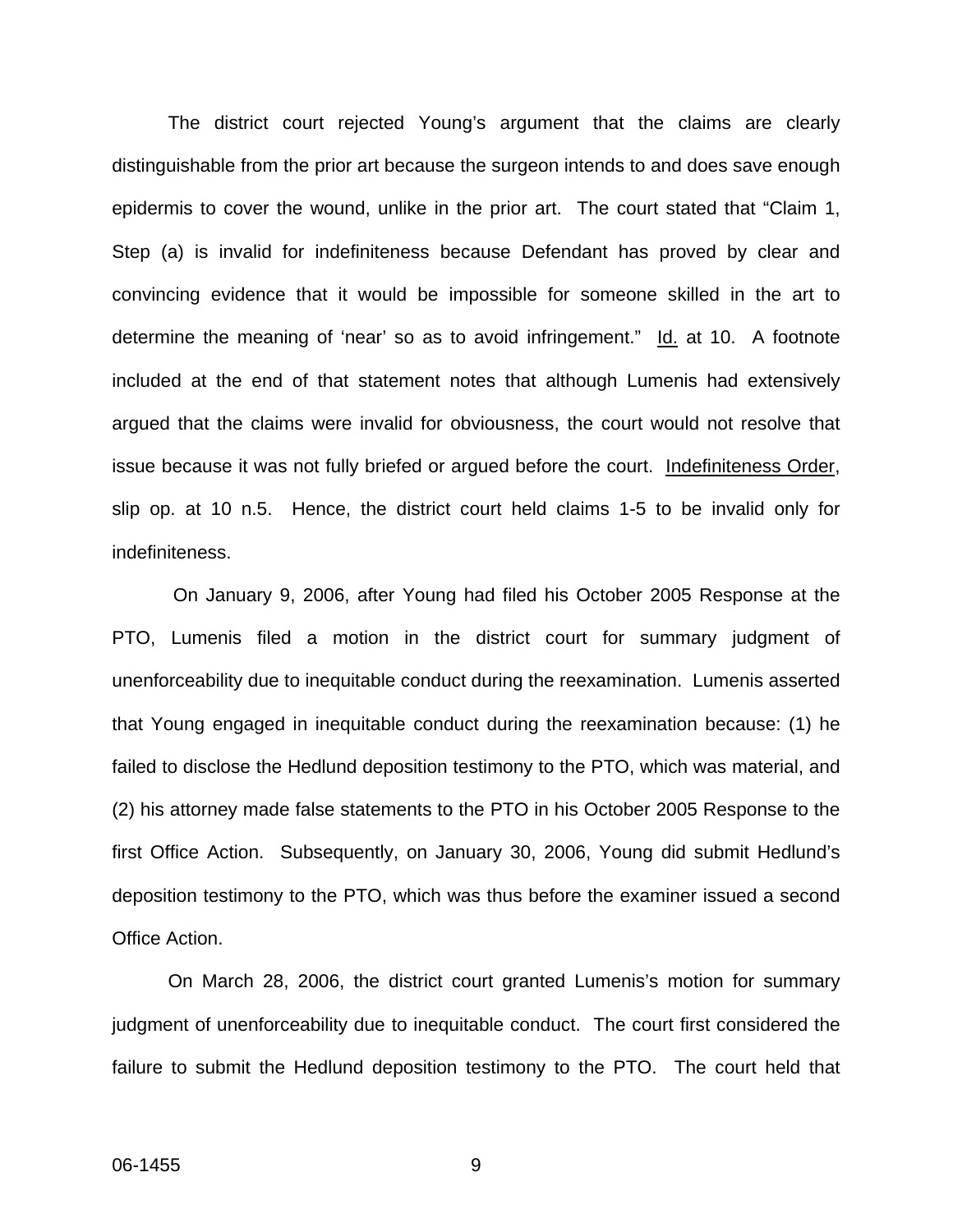Young had a duty to disclose that testimony to the PTO because it was material. The court reasoned that:

Plaintiff's understanding of what is material during reexamination proceedings is mistaken. Section 1.555(b)(2)(i) expressly provides that information is material to a reexamination proceeding when "[i]t refutes, or is inconsistent with, a position the patent owner takes in opposing an argument of unpatentability relied on by the Office." 37 C.F.R. § 1.555(b)(2)(i). Hedlund's deposition testimony falls squarely within this category because her explanation for the diagram refutes Plaintiff's position that the Fossum reference teaches a different incision than the incision in Claims 1 and 2 of the '579 patent. Therefore the Hedlund deposition testimony is material to the reexamination proceedings.

Inequitable Conduct Order, slip op. at 26. Young argued that his submission of the Hedlund deposition testimony to the PTO on January 30, 2006, before the examiner had issued its second Office Action, mooted the issue of whether the failure to disclose that testimony constituted inequitable conduct. In a footnote, the court disagreed and stated that "[i]f the court finds his conduct before the PTO inequitable, Plaintiff's recent submission does not cure his misconduct." Inequitable Conduct, slip op. at 20 n.19. The court further stated that Young "did not provide the updated information to the PTO until Defendant filed this motion" and cited Rohm & Haas Co v. Crystal Chemical Co., 722 F.2d 1556, 1572 (Fed. Cir. 1983), for the principle that to cure inequitable conduct, one must take the necessary action on one's own initiative. The court also noted that Rohm & Haas sets forth other specific requirements for remedying inequitable conduct and that Young had not proved by clear and convincing evidence that he had taken the necessary steps to cure the inequitable conduct, although the court did not state which other specific requirements were not fulfilled. At the end of the footnote, the court concluded that "if the Court finds inequitable conduct here, [Young's] misdeeds are not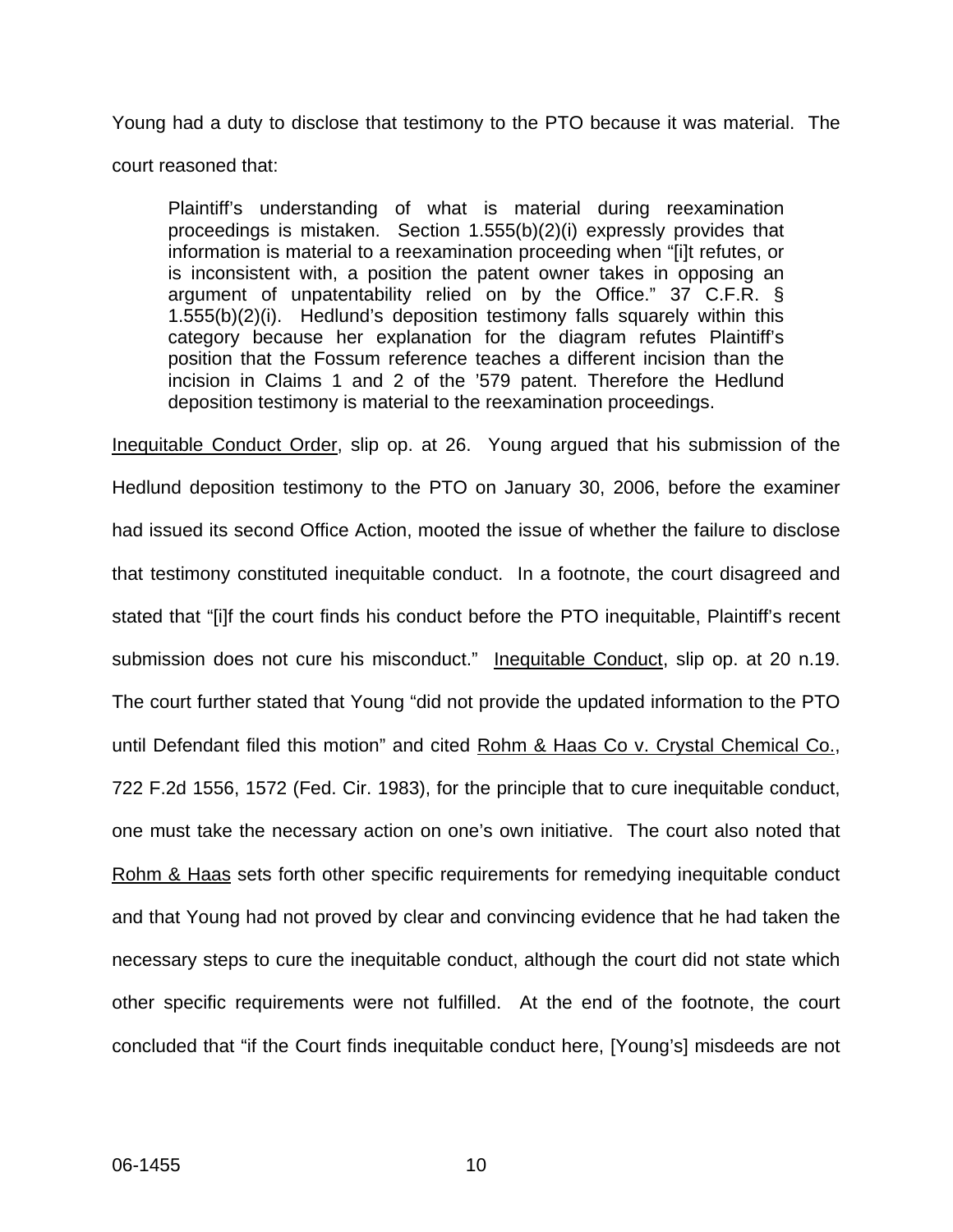cured simply because of his recent disclosure of the Hedlund deposition to the PTO." Inequitable Conduct, slip op. at 21 n.19.

The court next considered the allegation that Young made false written statements in the October 2005 Response. The court noted that the specific statements in the October 2005 Response that Lumenis alleged were false were that: "Fossum teaches a skin incision at the joint between PII and PIII not near the edge of the ungual crest"; "The prior art only teaches to cut through the joint in a single straight cutting path"; "The Fossum reference also teaches a single cutting path incision starting with the skin at the PII-PIII joint." Id. at 26 (emphases in original). The court stated that:

Plaintiff's statements to the PTO are misleading in light of Hedlund's deposition testimony, which Plaintiff should have submitted to the Examiner. . . . And, contrary to Plaintiff's suggestion, Hedlund's deposition testimony is not merely an opinion that contradicts Plaintiff's argument; Hedlund is the author of the chapter in the Fossum reference that Plaintiff concedes is prior art. Plaintiff's statements to the Examiner flatly reject the content of Hedlund's deposition testimony. Without question, Plaintiff's statements are affirmative misstatements of material fact.

#### Inequitable Conduct Order, slip op. at 27.

With regard to intent, the district court stated that "[g]iven the highly material nature of Plaintiff's misleading statements and his failure to disclose Hedlund's deposition testimony, which the Court finds to be material information, this Court may properly infer an intent to deceive." Id. at 28. The court then concluded that because Lumenis demonstrated "by clear and convincing evidence both that the information was material and that the conduct was intended to deceive, the Court finds that Plaintiff did engage in inequitable conduct before the PTO, and as such, the '579 patent is unenforceable in its entirety." Id. Hence, the court granted Lumenis's motion for summary judgment that the '579 patent is unenforceable. Id.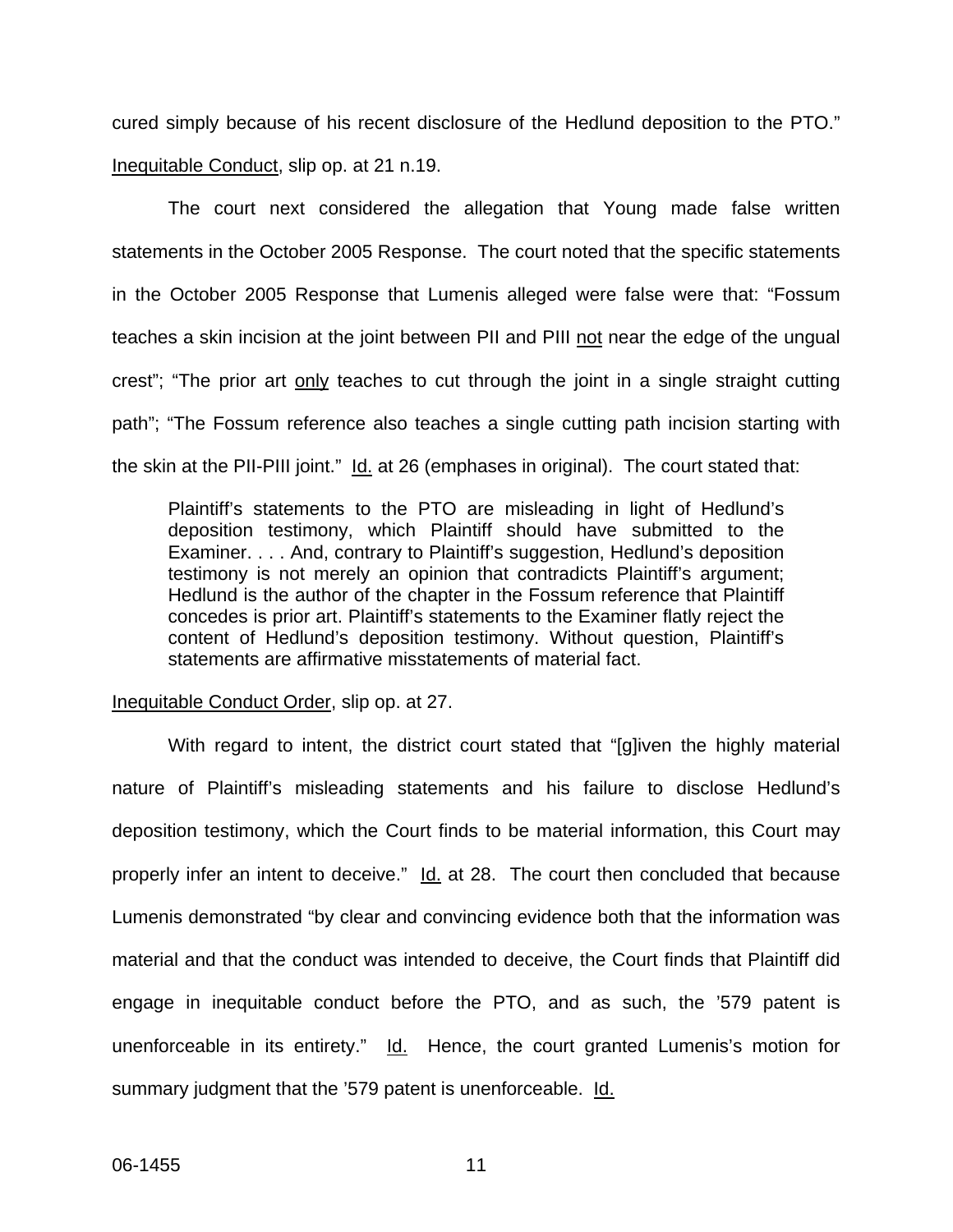Young timely appealed, and we have jurisdiction pursuant to 28 U.S.C. § 1295(a)(1).

#### **DISCUSSION**

 A determination that a patent claim is invalid for failing to meet the definiteness requirement in 35 U.S.C. § 112, ¶ 2 is a legal question reviewed de novo. Intellectual Prop. Dev., Inc. v. UA-Columbia Cablevision of Westchester, Inc., 336 F.3d 1308, 1318 (Fed. Cir. 2003). Because a patent is presumed to be valid, the evidentiary burden to show facts supporting a conclusion of invalidity is one of clear and convincing evidence. AK Steel Corp. v. Sollac & Ugine, 344 F.3d 1234, 1238-39 (Fed. Cir. 2003). We review a district court's grant of summary judgment de novo, reapplying the standard applicable at the district court. See Rodime PLC v. Seagate Tech., Inc., 174 F.3d 1294, 1301 (Fed. Cir. 1999). Summary judgment is appropriate "if the pleadings, depositions, answers to interrogatories, and admissions on file, together with the affidavits, if any, show that there is no genuine issue as to any material fact and that the moving party is entitled to judgment as a matter of law." Fed. R. Civ. P. 56(c). In addition, in deciding a motion for summary judgment, "[t]he evidence of the nonmovant is to be believed, and all justifiable inferences are to be drawn in his favor." Anderson v. Liberty Lobby, Inc., 477 U.S. 242, 255 (1986). Both elements of a conclusion of inequitable conduct, intent and materiality, are questions of fact and must be proven by clear and convincing evidence. J.P. Stevens & Co., Inc. v. Lex Tex Ltd., Inc., 747 F.2d 1553, 1559 (Fed. Cir. 1984). "Although it is not impermissible to grant summary judgment of inequitable conduct, this court 'urges caution' in making an inequitable conduct determination at the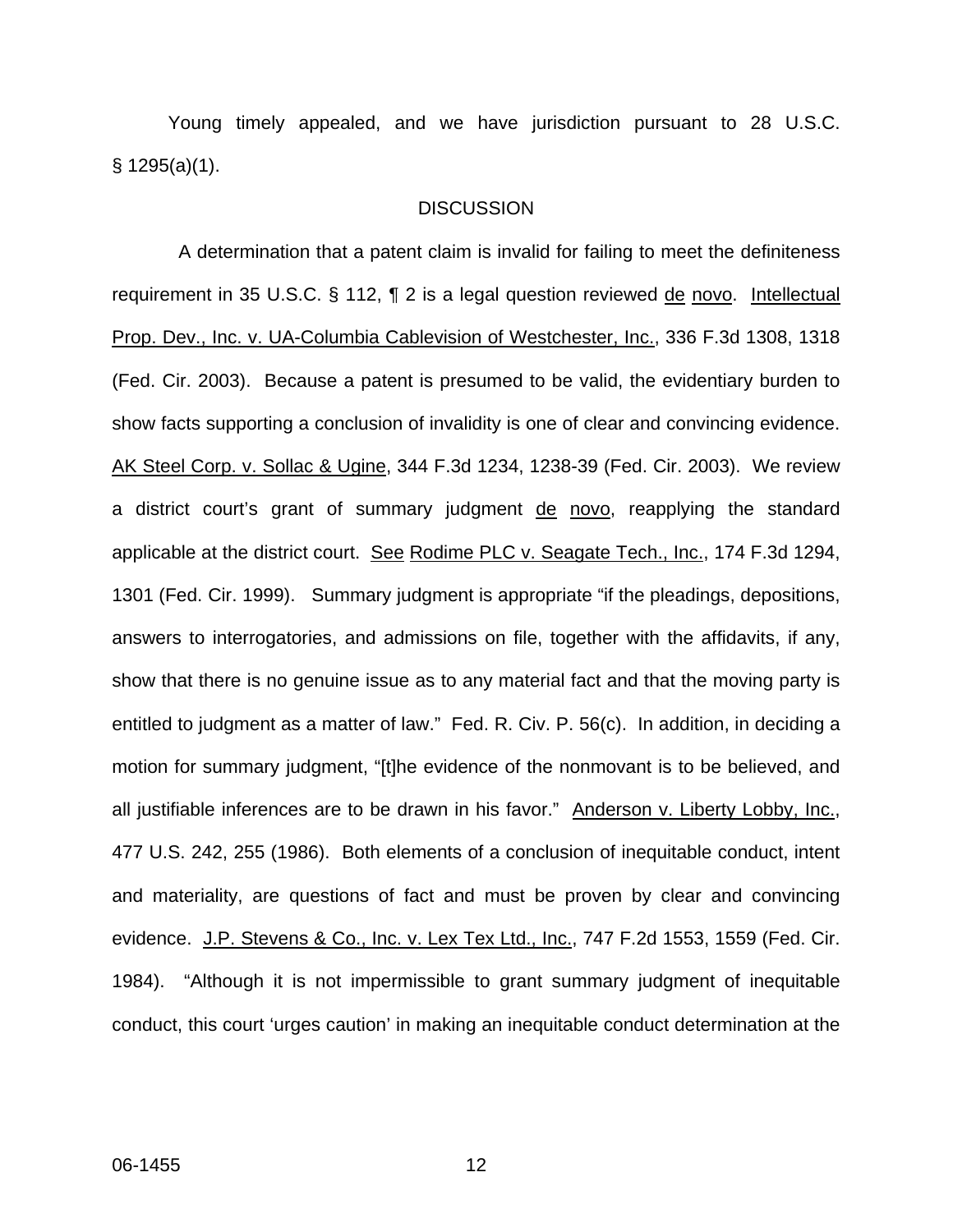summary judgment stage." M. Eagles Tool Warehouse, Inc. v. Fisher Tooling Co., Inc., 439 F.3d 1335, 1340 (Fed. Cir. 2006) (internal citation omitted).

#### A. Indefiniteness

 On appeal, Young argues that the district court incorrectly determined that the term "near" is indefinite. According to Young, the district court never considered the intrinsic evidence to determine the meaning of the term "near," and instead only relied on extrinsic evidence, such as the prior art Fossum Reference and the Hedlund deposition testimony. Young asserts that the term "near" is clearly defined in the specification and can be construed such that it is not indefinite. Moreover, Young asserts that all the witnesses understood the term, including Hedlund, who, in fact, used the term "near" in the Fossum Reference to describe the location of an incision. Finally, Young contends that the court misapplied Amgen, which involved a limitation that was not supported in the specification or the prosecution history.

 Lumenis responds that the district court properly determined that the term "near" fails to distinguish the claimed invention from the prior art, and thus fails to apprise potential infringers of the scope of the claims. Lumenis further asserts that if the claims were unambiguous, there would have been no need to resort to extrinsic evidence. Lumenis contends that there is, in fact, no definition of the term "near" in the specification so that it was proper for the court to rely on extrinsic evidence. According to Lumenis, the district court's focus on whether the claims distinguished what was claimed from what was in the prior art was the appropriate inquiry, as stated by this court in Datamize, LLC v. Plumtree Software, Inc., 417 F.3d 1342 (Fed. Cir. 2005). Lumenis argues that the prior art is very close. Lumenis further asserts that the term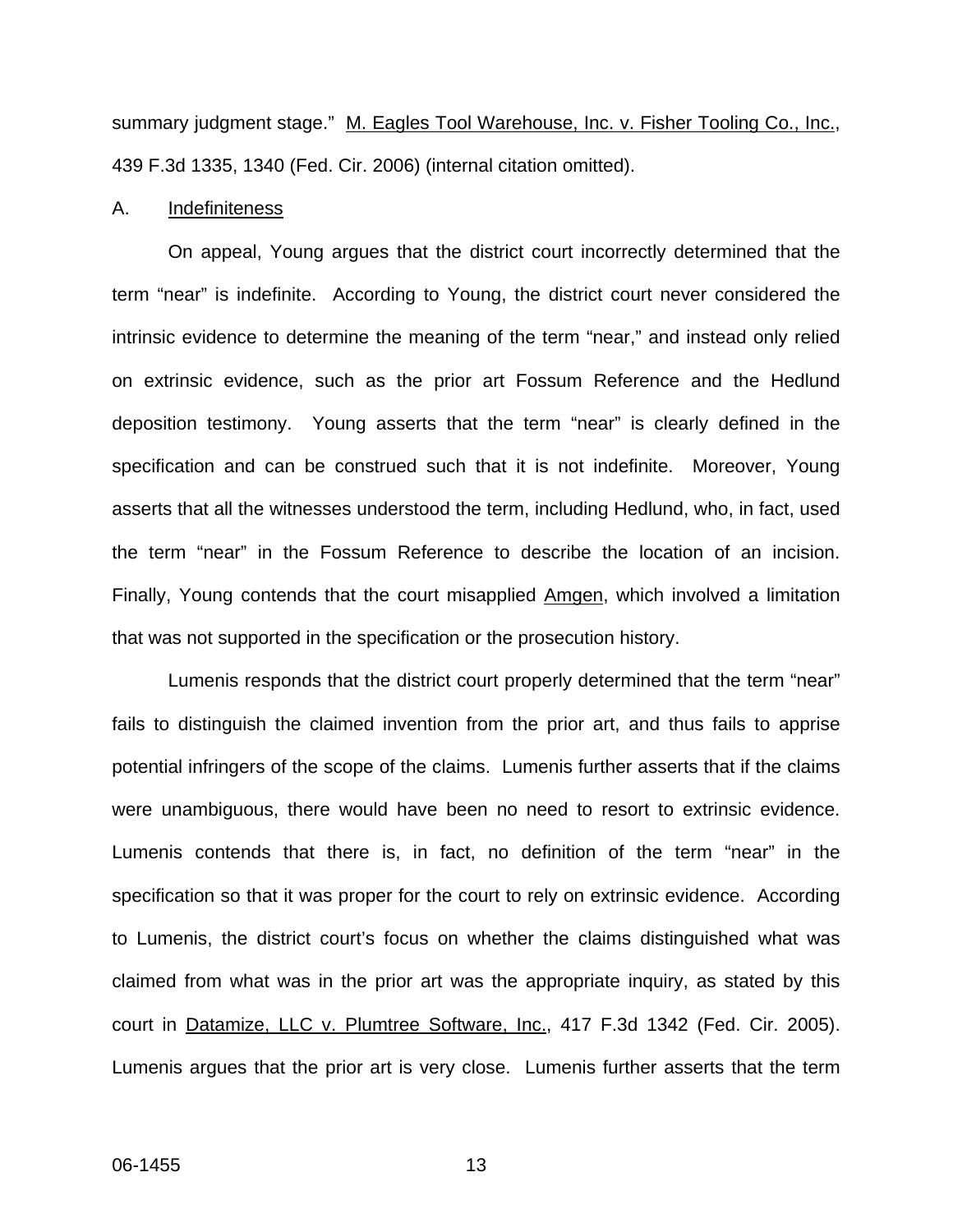"near" is a word of degree and is indefinite because it fails to inform the public of its bounds and is thus akin to the situation in Amgen, as the district court noted.

We agree with Young that the district court erred in determining that the term "near" is indefinite. A patent specification must "conclude with one or more claims particularly pointing out and distinctly claiming the subject matter which the applicant regards as his invention." 35 U.S.C. § 112, ¶ 2. The purpose of the definiteness requirement is to "ensure that the claims delineate the scope of the invention using language that adequately notifies the public of the patentee's right to exclude." Datamize, 417 F.3d at 1347 (internal citation omitted). Claims are considered indefinite when they are "not amenable to construction or are insolubly ambiguous . . . . Thus, the definiteness of claim terms depends on whether those terms can be given any reasonable meaning." Id. Indefiniteness requires a determination whether those skilled in the art would understand what is claimed. To make that determination, we have explained that "in the face of an allegation of indefiniteness, general principles of claim construction apply."  $\underline{Id}$  at 1348. In that regard, claim construction involves consideration of primarily the intrinsic evidence, viz., the claim language, the specification, and the prosecution history. Phillips v. AWH Corp., 415 F.3d 1202, 1314 (Fed. Cir. 2005) (en banc).

We first consider the claim language. The term "near" is recited in Claim 1(a) as: "forming a first circumferential incision in the epidermis near the edge of the ungual crest of the claw." That language implies that an incision is made in the epidermis somewhere close to or at the edge of the ungual crest. As used in the claim, the term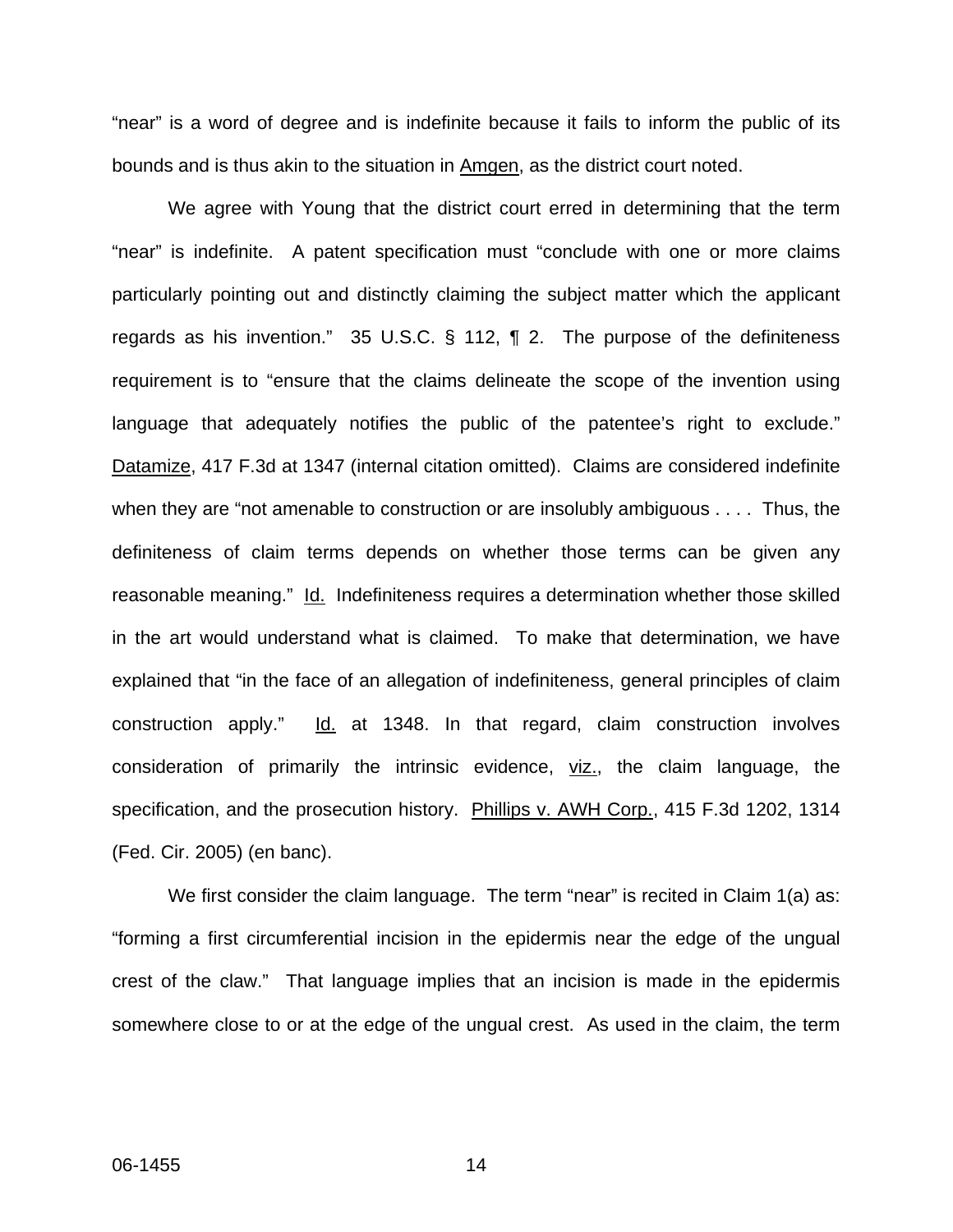"near" is not insolubly ambiguous and does not depart from the ordinary and customary meaning of the phrase "near" as meaning "close to or at" the edge of the ungual crest.

Reference to the specification shows that it is consistent with that understanding of the term. The specification makes reasonably clear that the first incision is made very close to or at the edge of the ungual crest. In the "Brief Summary of the Invention," the specification describes the invented method as including a first incision in the epidermis "at the edge of the ungual crest of the feline's claw." '579 patent col.1 ll.63- 67. The specification further describes that the first incision "severs the most distal portion of the epidermis from the underlying fascia of the ungual crest." Id. Additionally, in the "Detailed Description of the Invention," the disclosure states that the first incision "is made near the most distal edge of the epidermis and extends circumferentially around the claw to sever the epidermis from the ungual crest." Id. col.4 ll. 39-42. Thus, based on the several descriptions in the specification, we understand the term "near the edge of the ungual crest" as recited in the claims to mean close to or at the most distal edge of the epidermis. In fact, Figure 2 shows an example of such an incision "near" the edge of the ungual crest, as illustrated by line A-A. That figure illustrates where the first incision is made in relation to the crest and phalanx, and provides a standard for measuring the meaning of the term "near."

Moreover, because the term "near" describes a location on an animal, its use, as opposed to a precise numerical measurement, is not inappropriate because the size of the appendage and the amount of skin required to be incised will vary from animal to animal based on the animal's size. Akin to the term "approximately," a person having ordinary skill in the art would know where to make the cut; thus the use of the word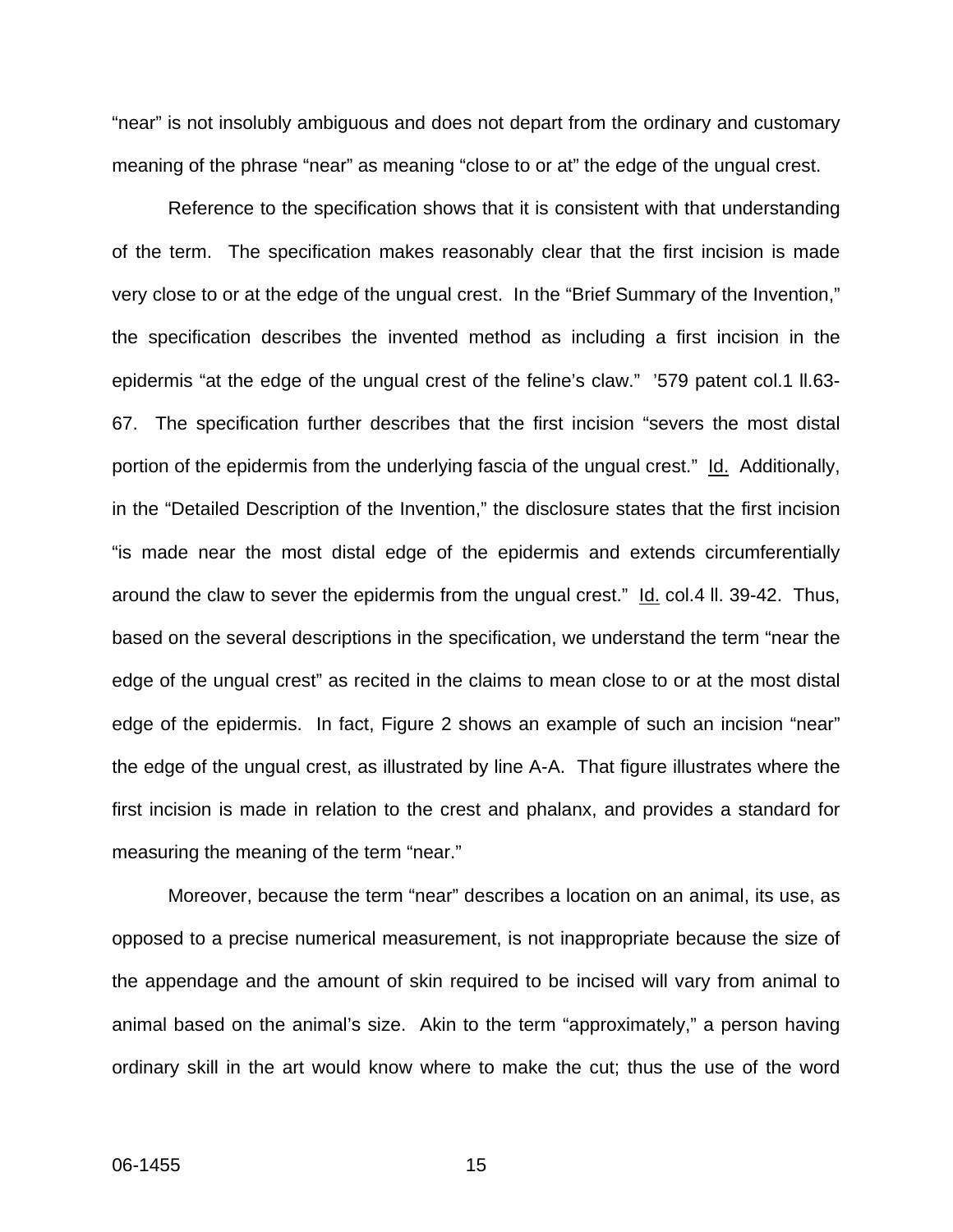"near" does not deprive one of ordinary skill from being able to ascertain where the cut should be made.

Lumenis argues that the district court properly applied Amgen and determined that the term "near" is indefinite because it fails to distinguish the claims over the prior art. We do not agree that Amgen supports the district court's decision. In Amgen, the invention was directed to homogeneous erythropoietin ("EPO"), a protein consisting of 165 amino acids that stimulates the production of red blood cells. 927 F.2d at 1203. The claim recited homogenous EPO characterized by the limitation "specific activity of at least about 160,000 IU per absorbance unit." Id. The district court determined that "bioassays provide an imprecise form of measurement with a range of error" and that the use of the term "about" 160,000 IU coupled with the range of error already inherent in the specific activity limitation, did not distinguish the invention over close prior art, which described preparations of 120,000 IU, or permitted one of ordinary skill in the art to know what specific activity values below 160,000 IU might constitute infringement. Id. at 1217. The claims as filed included the limitation "at least 120,000." After the examiner rejected the claims because the prior art included EPO having a specific activity of 128,620 IU, the claims were amended to change the "at least 120,000" language to "at least about 160,000" to avoid the cited prior art.

Because the term "about" did not give any indication as to which numerical value between the prior art specific activity value of 128,620 and 160,000 constituted infringement, the court held the term "at least about" to be indefinite. Id. at 1218. The district court further observed that there was nothing in the specification or prosecution history that provided any indication as to what range of specific activity was covered by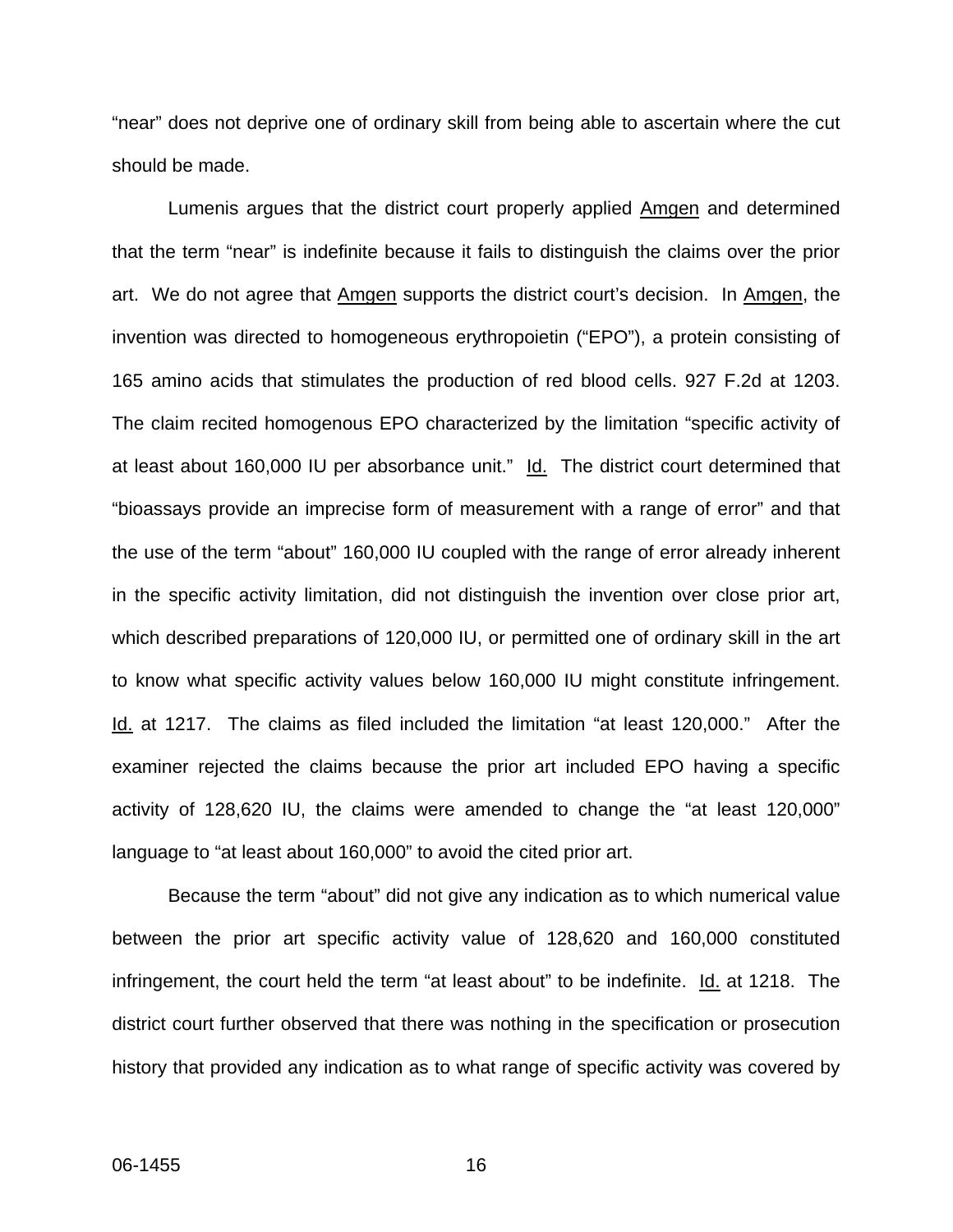the term "about," and no expert testified as to a definite meaning for the term. For those reasons, we affirmed the district court's determination of invalidity, stating that when the meaning of the claims is unclear, especially when there is close prior art, the claims properly may be held to be invalid. Id.

 Unlike the situation in Amgen, here the intrinsic evidence does provide guidance on the meaning of the term "near." When intrinsic evidence resolves the claim construction, a term is not "insolubly ambiguous," and thus reference to the prior art is not needed. That is the situation here. In addition, there were no office actions issued by the PTO during the original prosecution rejecting the claims over the prior art. There were also no amendments or arguments filed by the patentee. Thus, unlike in Amgen, the claims were not amended to include vague language in order to overcome close prior art.

 In sum, Lumenis did not prove by clear and convincing evidence that the claims are invalid for indefiniteness. The claim language and the specification make clear that the term "near" means close to or at the most distal edge of the ungual crest.

#### B. Inequitable Conduct

 Young argues that the court erred in granting summary judgment of unenforceability. Young argues that there was no inequitable conduct arising from a "failure to disclose" the Hedlund deposition testimony because Young submitted that testimony to the PTO during the reexamination. Young asserts that he submitted the testimony to the PTO well before the examiner had issued his second Office Action and thus the examiner was fully apprised of the Hedlund testimony and was able to fully consider it. Therefore, Young asserts that any alleged misconduct that may have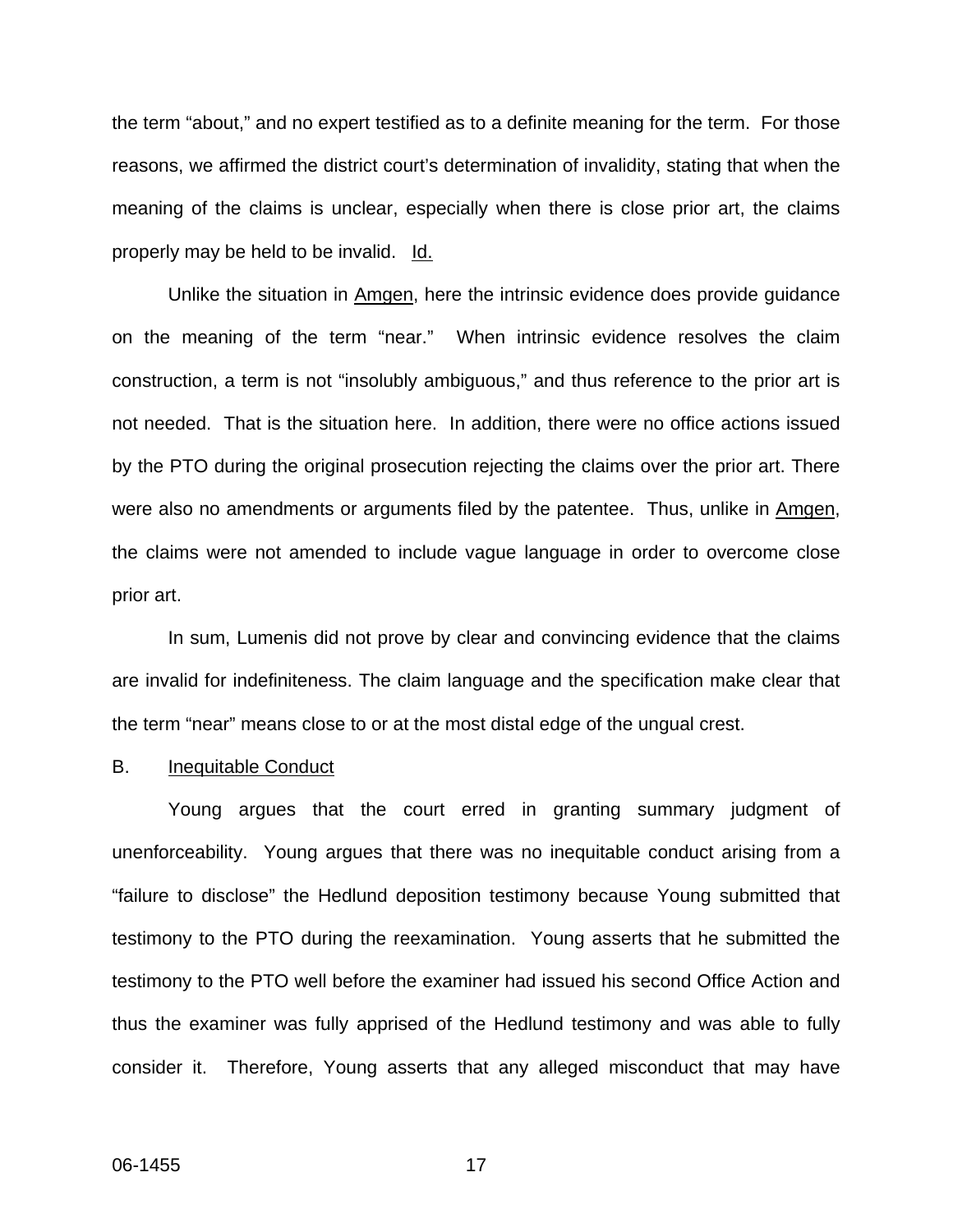resulted from an initial failure to disclose the testimony was cured when Young submitted that testimony to the PTO while the reexamination was proceeding. Young also asserts that he made no affirmative misrepresentations of material facts. According to Young, the October 2005 Response consisted of arguments distinguishing the claimed location of the incision near the ungual crest from the location of the incision illustrated in the Fossum Reference. Young argues that the examiner was free to accept or reject those arguments and that they cannot be considered to be affirmative misstatements of material fact.

 Lumenis responds that the district court properly granted summary judgment because there were no undecided genuine issues of material fact. According to Lumenis, the Hedlund deposition testimony was material because it refuted and was inconsistent with an argument that Young made to the PTO. By not submitting that information to the PTO, Lumenis asserts that Young intended to mislead the PTO. Lumenis contends that Young failed to cure the misconduct in submitting the deposition testimony to the PTO because that submission occurred only after Lumenis filed its motion for summary judgment in the district court, not on Young's "own initiative," as required in Rohm & Haas. Lumenis also asserts that Young's statements made to the examiner in the October 2005 Response were affirmative misstatements of fact constituting inequitable conduct because they did not accurately describe the incision shown in the Fossum Reference.

 We agree with Young that the district court erred in granting summary judgment of inequitable conduct. "Inequitable conduct includes affirmative misrepresentation of material fact, failure to disclose material information, or submission of false information,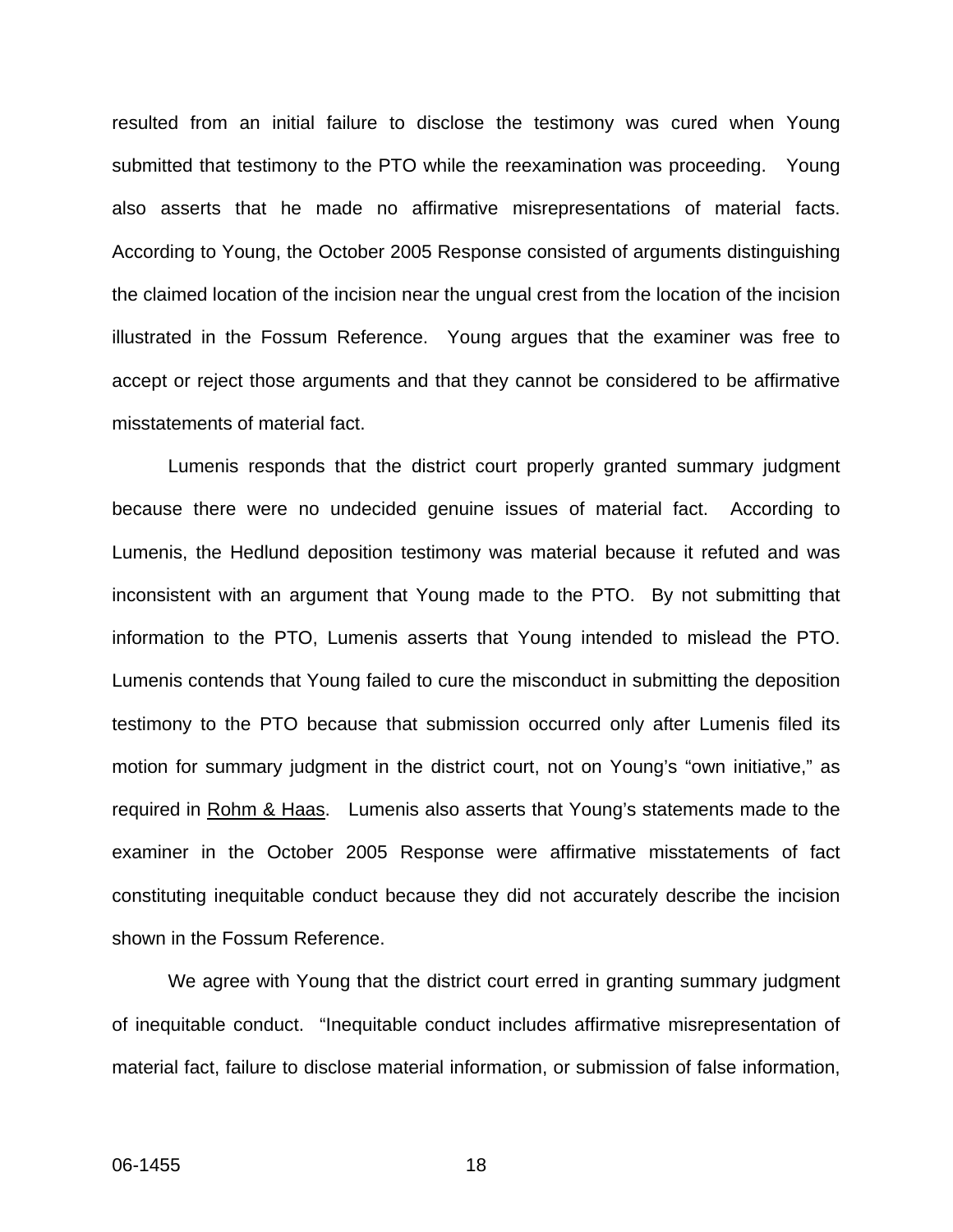coupled with an intent to deceive." Molins PLC v. Textron, Inc., 48 F.3d 1172, 1178 (Fed. Cir. 1995). In this case, the court determined that there was inequitable conduct arising from a "failure to disclose material information" and from an "affirmative misrepresentation of material fact." We conclude that there was no "failure to disclose material information" to the PTO because the alleged material information was disclosed to the PTO at a time when it could be considered by the examiner. We also conclude that no affirmative misrepresentations of material fact have been shown. We therefore conclude that the court erred in granting summary judgment of inequitable conduct.

 We first consider whether the statements made in Young's October 2005 Response to the first Office Action constituted affirmative misrepresentations of material fact. The three statements in Young's October 2005 Response that the district court found to be affirmative misrepresentations of material fact are:

- (1) "The only reference in Fossum to this illustration is at the end of the quoted sentence that discusses the first incision through the skin, not through tendons and ligaments. Thus, the only reasonable interpretation of this illustration and the reference to it when discussing the first incision is that it shows the location of the first incision: through the skin. Fossum teaches a skin incision at the joint between PII and PIII not near the edge of the ungual crest." (emphasis in original).
- (2) "The prior art only teaches to cut though the joint in a single straight cutting path." (emphasis in original).
- (3) "The Fossum reference also teaches a single cutting path incision starting with the skin at the PII-PIII joint."

Inequitable Conduct Order, slip op. at 26-27.

The district court found, with limited discussion, that "[w]ithout question, [Young's] statements are affirmative misstatements of material fact." Id. at 27. We do not agree. Those statements are attorney argument, attempting to distinguish the claims from the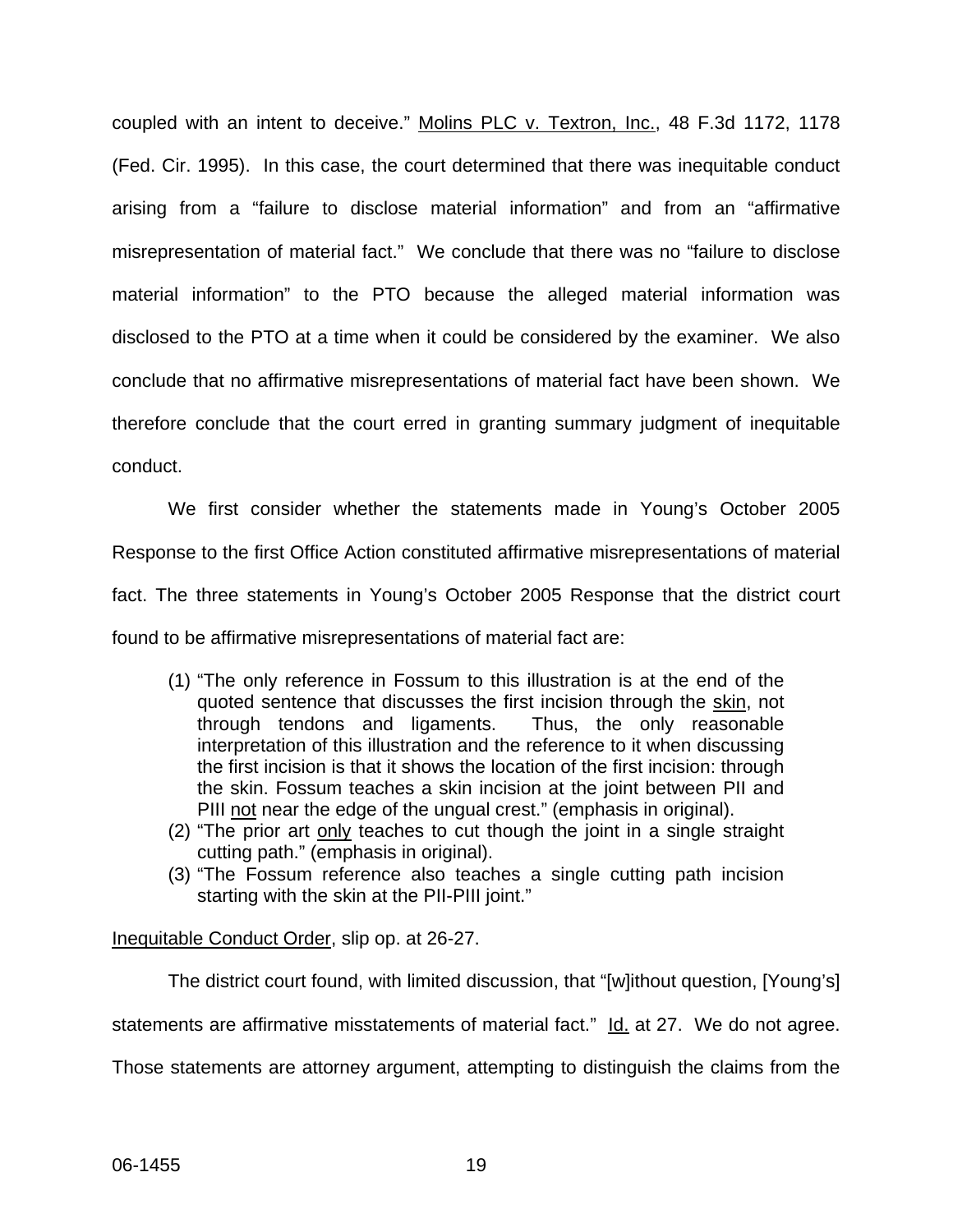prior art, not gross mischaracterizations or unreasonable interpretations of the Fossum Reference. They describe Young's interpretation of what the Fossum Reference teaches and why the incision disclosed in that reference is different from the claimed incision. For example, the first statement states that the Fossum Reference teaches "a skin incision at the joint between PII and PIII, not near the edge of the ungual crest." Based on Figure 13-37B in the Fossum Reference, that statement does not appear to be demonstrably false and, instead, represents Young's interpretation of what the Fossum Reference teaches.

The examiner had the Fossum Reference to refer to during the reexamination proceeding and initially rejected claim 1 based on that reference. Young argued against the rejection, and the examiner was free to reach his own conclusions and accept or reject Young's arguments. We therefore fail to see how the statements in the October 2005 Response, which consist of attorney argument and an interpretation of what the prior art discloses, constitute affirmative misrepresentations of material fact.

We next consider whether there was a "failure to disclose" material information to the PTO sufficient to constitute inequitable conduct when that information was disclosed before the examiner's final Office Action, albeit only after the issue of disclosure was raised in a parallel district court action.<sup>[1](#page-20-0)</sup> On January 9, 2006, Lumenis filed a motion in the district court for a judgment of unenforceability based on inequitable conduct during the reexamination. Shortly thereafter, on January 30, 2006, Young submitted the Hedlund deposition testimony to the PTO. That submission occurred after the examiner had issued its first Office Action in the reexamination, but more than five months before

<span id="page-20-0"></span> <sup>1</sup> For purposes of our conclusion, we assume that the deposition testimony was material.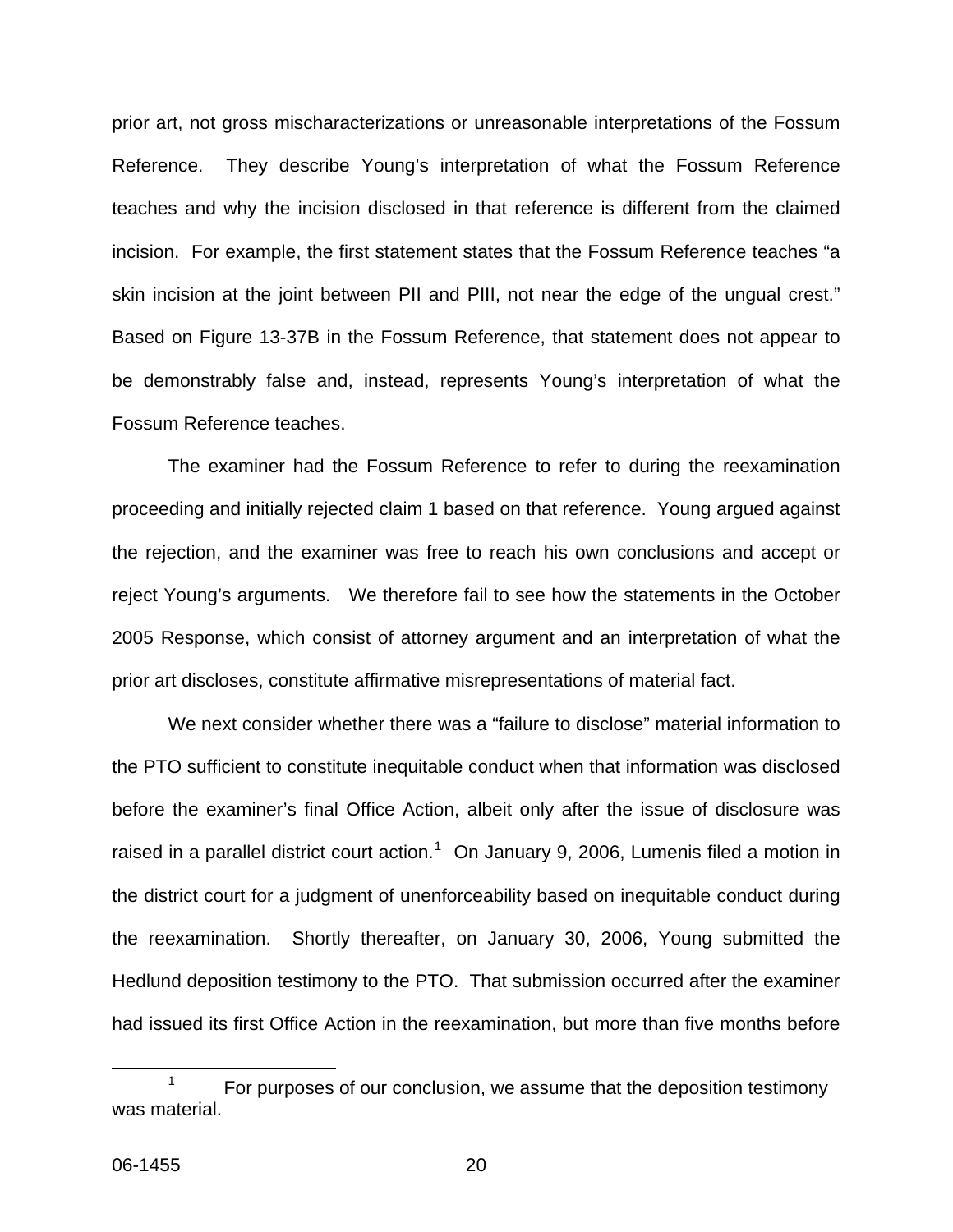the examiner had issued a second Office Action. The examiner was therefore fully apprised of the Hedlund deposition testimony and was able to fully consider it and any potential effects it may have on the patentability of the claims before issuing his second Office Action. Thus, we cannot agree that there was inequitable conduct resulting from the "failure to disclose material information" when that information was disclosed to the PTO in time for the examiner to consider it. The essence of the duty of disclosure is to get relevant information before an examiner in time for him to act on it, and that did occur here.

The district court relied on Rohm & Haas for its inequitable conduct holding, but we regard that case as distinguishable, involving different facts, particularly because in that case the issue related to an alleged false affidavit, where a cure hurdle may be higher than here. In this case, the issue related to an alleged omission, and that omission was cured by a timely submission. See, e.g., Scripps Clinic & Research Found. v. Genentech, Inc., 927 F.2d 1565, 1582 (Fed. Cir. 1991) ("When a reference was before the examiner, whether through the examiner's search or the applicant's disclosure, it can not be deemed to have been withheld from the examiner.").

Because the district court clearly erred in determining that the statements in the October 2005 Response were affirmative misrepresentations of material fact and because there was no failure to disclose information while the reexamination was still pending before the PTO, we conclude that the district court erred in granting summary judgment of inequitable conduct.

#### **CONCLUSION**